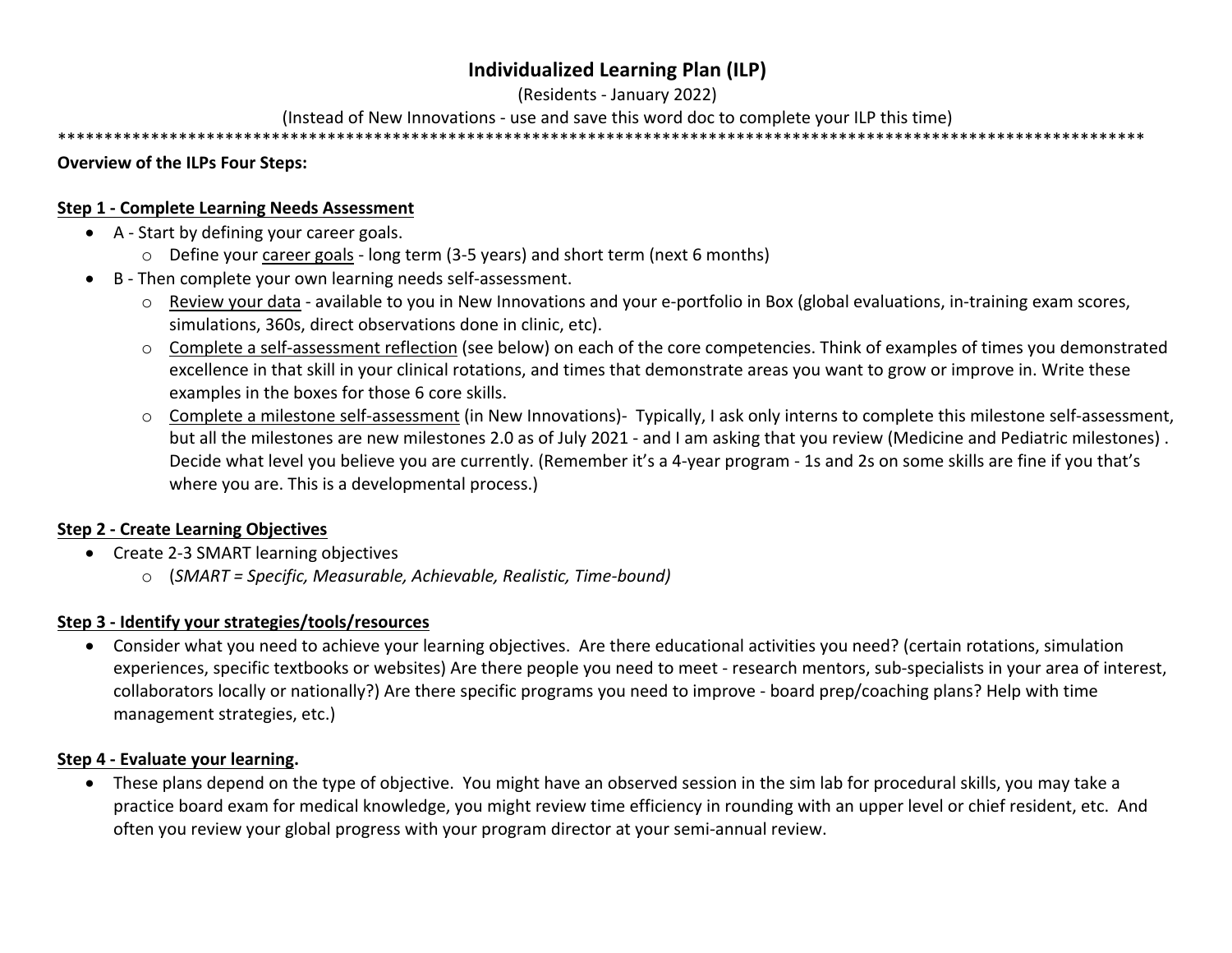## Step 1-A: Completing a Learning Needs Assessment:

## **Define Career Goals:**

Long-term (Over residency and beyond)

a.

b.

c.

Short-term (next 6-12 months)

a.

b.

c.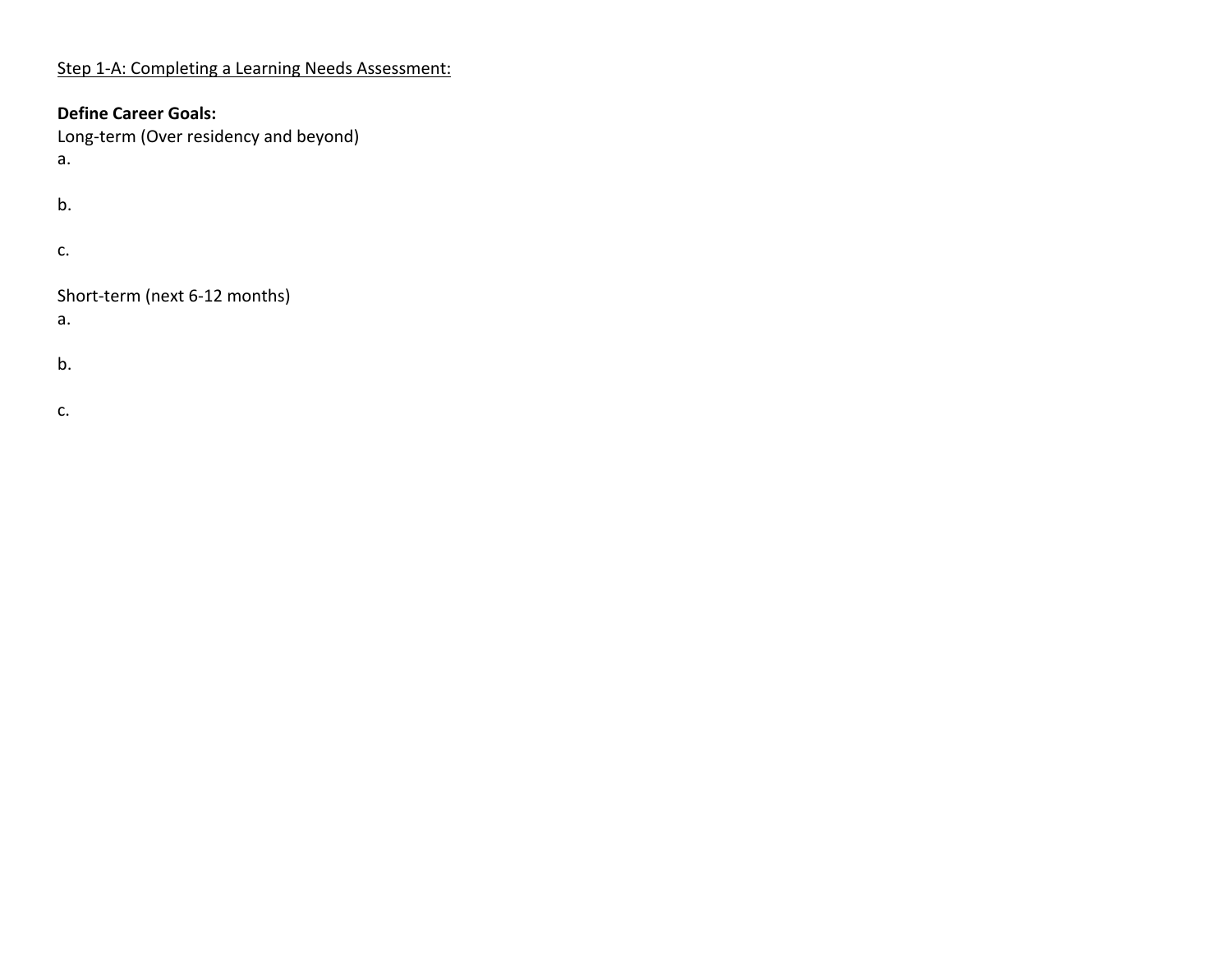#### **Step 1-B: SELF-ASSESSMENT - Review your data, then complete this self-reflection exercise:**

Consider what areas you feel you have mastery of the skills, and in what areas you would like to see growth or improvement in your skill level. Below are essentially the combined sub-competencies for internal medicine and pediatric milestones 2.0 .

(Suggestion - It might help to open the milestone self-assessment in New Innovations at the same time - then you can read the descriptions of the stages of skill development for each of the bullet points below.)

Reflect on your rotations over the past 6 months:

| <b>Skills</b>                                  | <b>Recall then describe situations that</b>                | Recall then describe situations that demonstrate            |
|------------------------------------------------|------------------------------------------------------------|-------------------------------------------------------------|
|                                                | demonstrate the ways in which you excel at<br>these skills | where you have opportunities for growth in these<br>skills. |
| <b>Patient Care</b>                            |                                                            |                                                             |
| History<br>c                                   |                                                            |                                                             |
| Physical exam                                  |                                                            |                                                             |
| <b>Clinical Reasoning</b>                      |                                                            |                                                             |
| Inpt Management                                |                                                            |                                                             |
| Outpt Management                               |                                                            |                                                             |
| Digital health (EHR, telehealth)               |                                                            |                                                             |
| <b>Medical Knowledge</b>                       |                                                            |                                                             |
| Physiology/Pathology<br>$\bullet$              |                                                            |                                                             |
| Therapeutics/Treatment                         |                                                            |                                                             |
| Diagnostic testing                             |                                                            |                                                             |
| <b>System Based Practice</b>                   |                                                            |                                                             |
| Patient Safety and QI<br>о                     |                                                            |                                                             |
| System-navigation for patient-                 |                                                            |                                                             |
| centered care                                  |                                                            |                                                             |
| Physician Role in Health care system           |                                                            |                                                             |
| Populations and community health               |                                                            |                                                             |
| (peds)                                         |                                                            |                                                             |
| <b>Practice-Based Learning and Improvement</b> |                                                            |                                                             |
| <b>Evidence-based Practice</b>                 |                                                            |                                                             |
| Reflective Practice and commitment             |                                                            |                                                             |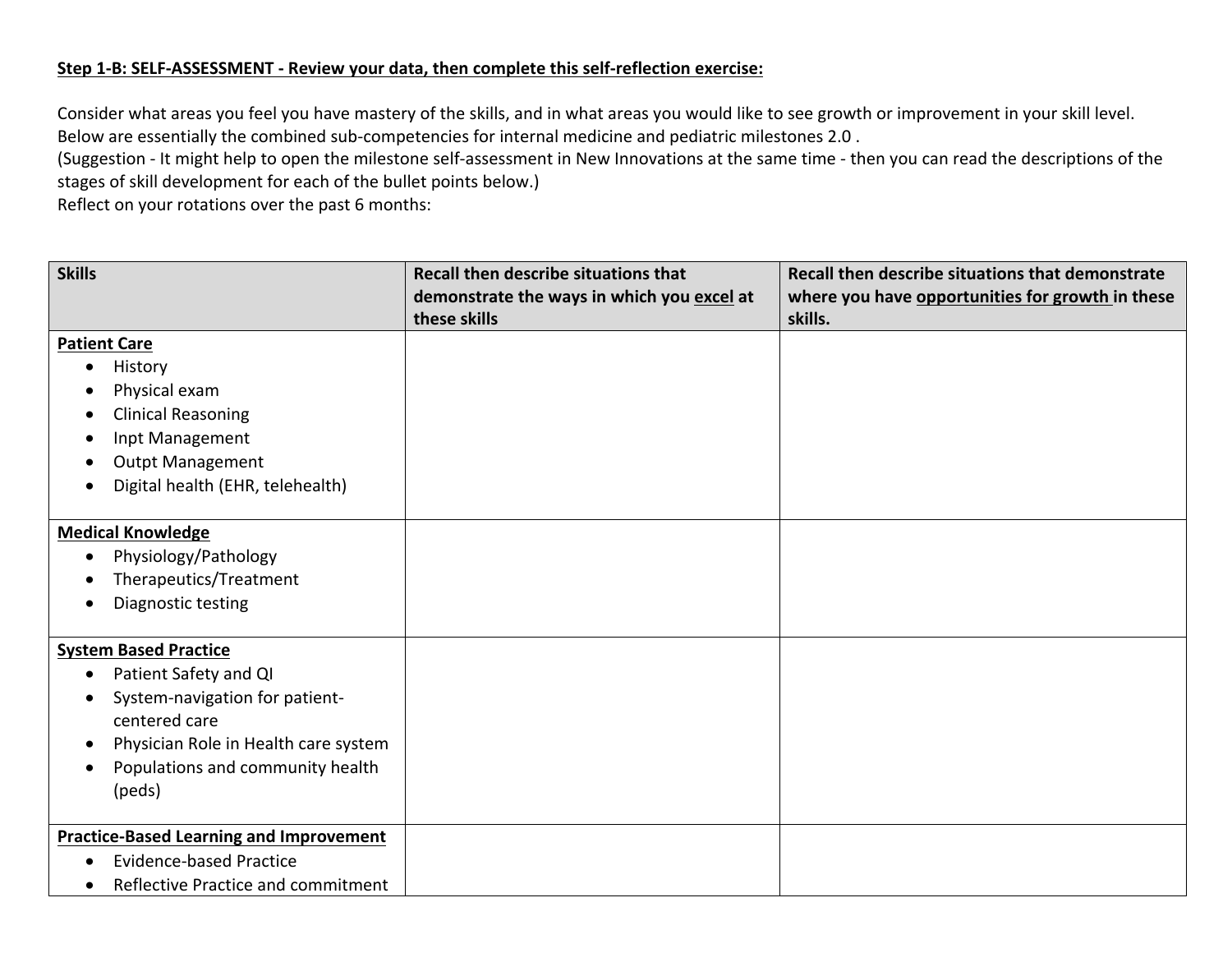| to personal growth                                                                                                                                                                                                 |  |
|--------------------------------------------------------------------------------------------------------------------------------------------------------------------------------------------------------------------|--|
| Professionalism<br><b>Professional Behavior</b><br><b>Ethical Principles</b><br>Accountability/Conscientiousness<br>Knowledge of self and system<br>wellness                                                       |  |
| <b>Interpersonal and communication skills</b><br>Family and patient centered<br>$\bullet$<br>communication<br>Interprofessional and Team<br>-<br>communication<br>Communications within the health<br>care systems |  |
| <b>Other</b><br>Any skills that are important to you in<br>your long terms career development<br>that you feel you do particularly well, or<br>are having difficulty with                                          |  |